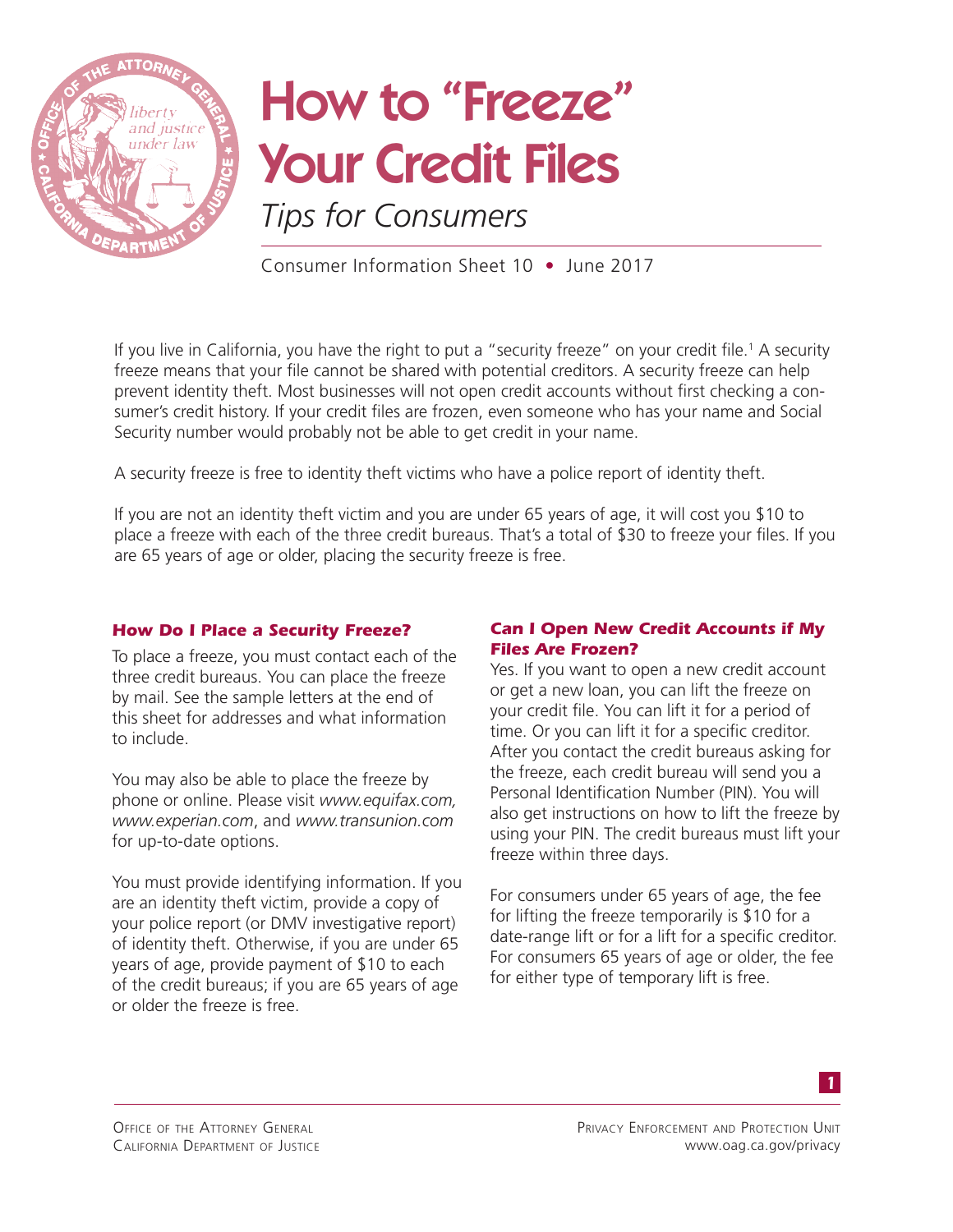## *What Is the Difference Between a Fraud Alert and a Freeze?*

A fraud alert is a special message on the report that a credit issuer receives when checking a consumer's credit rating. It tells the credit issuer that there may be fraud involved in the account. A fraud alert can help protect you against identity theft. A fraud alert can also slow down your ability to get new credit. It should not stop you from using your existing credit cards or other accounts. A security freeze means that your credit file cannot be seen by potential creditors, insurance companies, or employers doing background checks – unless you give your consent. Most businesses will not open credit accounts without first checking a consumer's credit history.

## *How Long Does it Take for a Security Freeze to Be in Effect?*

Credit bureaus must place the freeze no later than three business days after receiving your written request.

## *How Long Does it Take for a Security Freeze to Be Lifted?*

Credit bureaus must lift a freeze no later than three business days after receiving your request.

#### *What Will a Creditor Who Requests My File See if it Is Frozen?*

A creditor will see a message or a code indicating that the file is frozen.

## *Can a Creditor Get My Credit Score if My File Is Frozen?*

No. A creditor who requests your file from one of the three credit bureaus will only get a message or a code indicating that the file is frozen.

## *Can I Still Get My Free Annual Credit Report if My File Is Frozen?*

Yes. To order your free annual credit reports, see our *CIS 11: How to Order Your Free Credit Reports*. For Experian and TransUnion reports,

use the regular procedures for ordering. For Equifax, order by mail using the form included in *CIS 11* and also provide the PIN issued to you by Equifax when you freeze your file.

## *Can Anyone See My Credit File if it Is Frozen?*

When you have a security freeze on your credit file, certain entities still have access to it. Your report can still be released to your existing creditors or to collection agencies acting on their behalf. They can use it to review or collect on your account. Other creditors may also use your information to make offers of credit – unless you opt out of receiving such offers. See below for how to opt out of preapproved credit offers. Government agencies may have access for collecting child support payments or taxes or for investigating Medi-Cal fraud. Government agencies may also have access in response to a court or administrative order, a subpoena, or a search warrant.

## *Do I Have to Freeze My File With All Three Credit Bureaus?*

Yes. Different credit issuers may use different credit bureaus. If you want to stop your credit file from being viewed, you need to freeze it with Equifax, Experian, and TransUnion.

## *Will a Freeze Lower My Credit Score?*  No.

#### *Can an Employer Do a Background Check on Me if I Have a Freeze on My Credit File?*

No. You would have to lift the freeze to allow a background check or to apply for insurance, just as you would to apply for credit. The process for lifting the freeze is described above.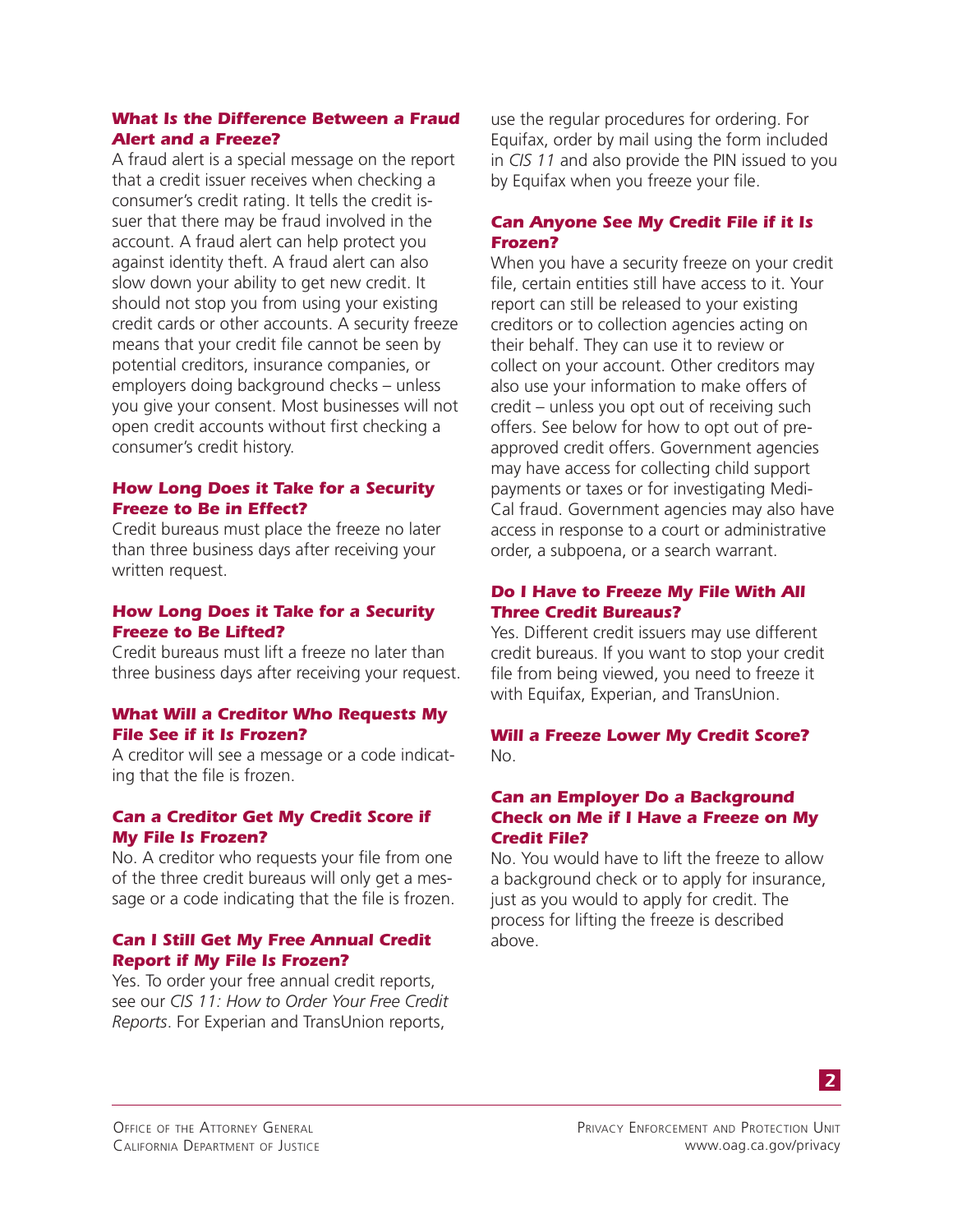## *Does Freezing My File Mean That I Won't Receive Pre-approved Credit Offers?*

No. You can stop the pre-approved credit offers by calling 888-5OPTOUT (567-8688). Or you can do this online at *www.optoutprescreen. com*. This will stop most of the offers, the ones that go through the credit bureaus. It's good for five years or you can make it permanent.

## *Does My Spouse's File Have to Be Frozen, Too?*

Yes. Both spouses have to freeze their separate credit files, via separate requests, in order to get the benefit. That means the total cost for freezing for consumers under 65 years of age is  $$10 \times 3$  credit bureaus x 2 people =  $$60$ . For consumers 65 years of age or older, placing a freeze is free.

## *What Law Requires Security Freezes?*

The California law on security freeze is in the California Consumer Credit Reporting Agencies Act, at California Civil Code §§ 1785.11.2- 1785.11.6 and 1785.15.

#### *Is it possible to place a security freeze on behalf of my elderly parent or my child?*

Yes, you can. California law California Civil Code §§ 1785.11.9. allows freeze provisions for "protected consumers." If you are the guardian or conservator of an "incapacitated person," or if you are the parent or guardian of a minor under the age of 16, you may activate a security freeze of credit records in his or her name.

For more information, see our information sheet *How to "Freeze" Your Child's Credit File: Tips for Parents and Guardians*. It includes links to the credit bureau websites providing information on placing a freeze for other "protected consumers."

## Security Freeze Steps for Each Credit Reporting Agency

#### *Equifax*

Equifax online: All security freeze information: *www.freeze.equifax.com* 

## Equifax phone:

1-800-685-1111

Equifax mail (see sample letter in RESOURCES): Equifax Security Freeze P.O. Box 105788 Atlanta, Georgia 30348

## Required information and documents:

- Your complete name including any suffix (e.g. JR., Sr., etc)
- Social Security Number
- Complete address
- Date of Birth
- One copy of a government issued identification card, such as a driver's license, state ID card, etc.
- One recent copy of a utility bill, bank or insurance statement, and so on.
- \$10 fee [checks, money orders, or a major credit card. For VISA, MasterCard, Discover or American Express payment, include name as it appears on the card, the card number and the expiration date.}
	- $\bullet$  No fee for identity theft victims. Include valid investigative or incident report or complaint filed with a law enforcement agency
	- $\bullet$  No fee for residents 65 years of age or older

*3*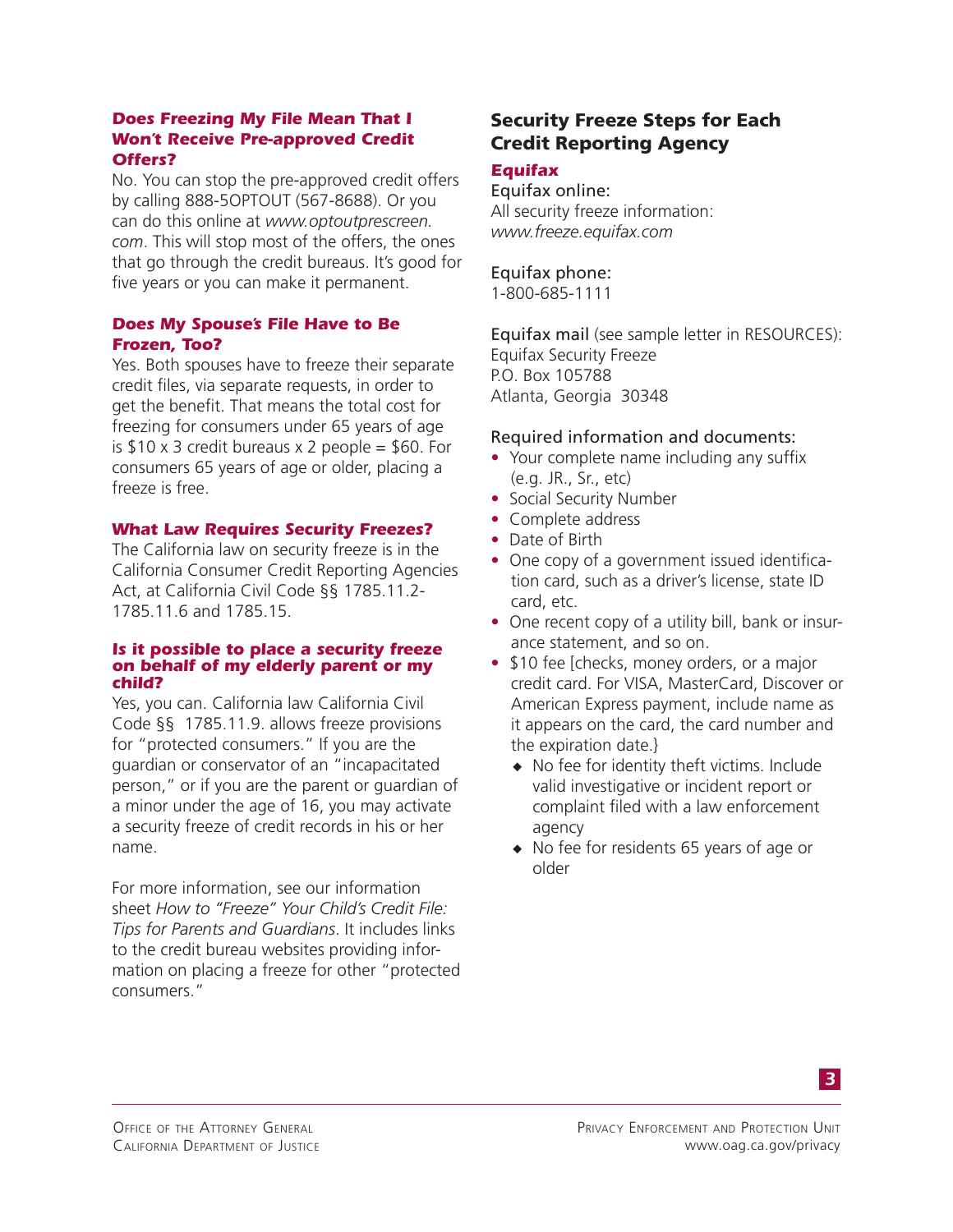## *Experian*

## Experian online:

All security freeze information: *www.experian.com/freeze/center.html*  "Add a Security Freeze": *www.experian.com/ncaconline/freeze*

### Experian phone:

1-888-EXPERIAN (1-888-397-3742)

Experian mail (see sample letter in RESOURCES): Experian Security Freeze P.O. Box 9554 Allen, TX 75013

## Experian overnight mail:

Experian 701 Experian Parkway Allen, TX 75013

## Required information and documents:

- Certified mail
- Your complete name including any suffix (e.g. JR., Sr., etc)
- Social Security Number
- Complete address
- Date of Birth
- One copy of a government issued identification card, such as a driver's license, state ID card, etc.
- One recent copy of a utility bill, bank or insurance statement, and so on.
- \$10 fee (Checks, money orders, or a major credit card. For VISA, MasterCard, Discover or American Express payment, include name as it appears on the card, the card number and the expiration date.)
	- $\bullet$  No fee for identity theft victims. Include valid investigative or incident report or complaint filed with a law enforcement agency
	- $\bullet$  No fee for residents 65 years of age or older

## *Transunion*

## Transunion online:

All security freeze information: *www.transunion.com/credit-freeze/place-creditfreeze* Transunion security freeze LOGIN: *www.freeze.transunion.com/sf/securityFreeze/ landingPage.jsp* 

Transunion general information: 1-888-909-8872

## Transunion mail:

TransUnion LLC P.O. Box 2000 Chester, PA 19022-2000

#### Required information and documents:

- Your full name, including middle initial and suffix, such as Jr., Sr. II, III
- Social Security Number
- Date of birth
- Current address
- All addresses where you have lived during the past two years
- Email address
- A copy of a government-issued identification card, such as a driver's license or state ID card, etc.
- A copy of a utility bill, bank or insurance statement, etc.
- A copy of a utility bill, bank or insurance statement, etc.
- \$10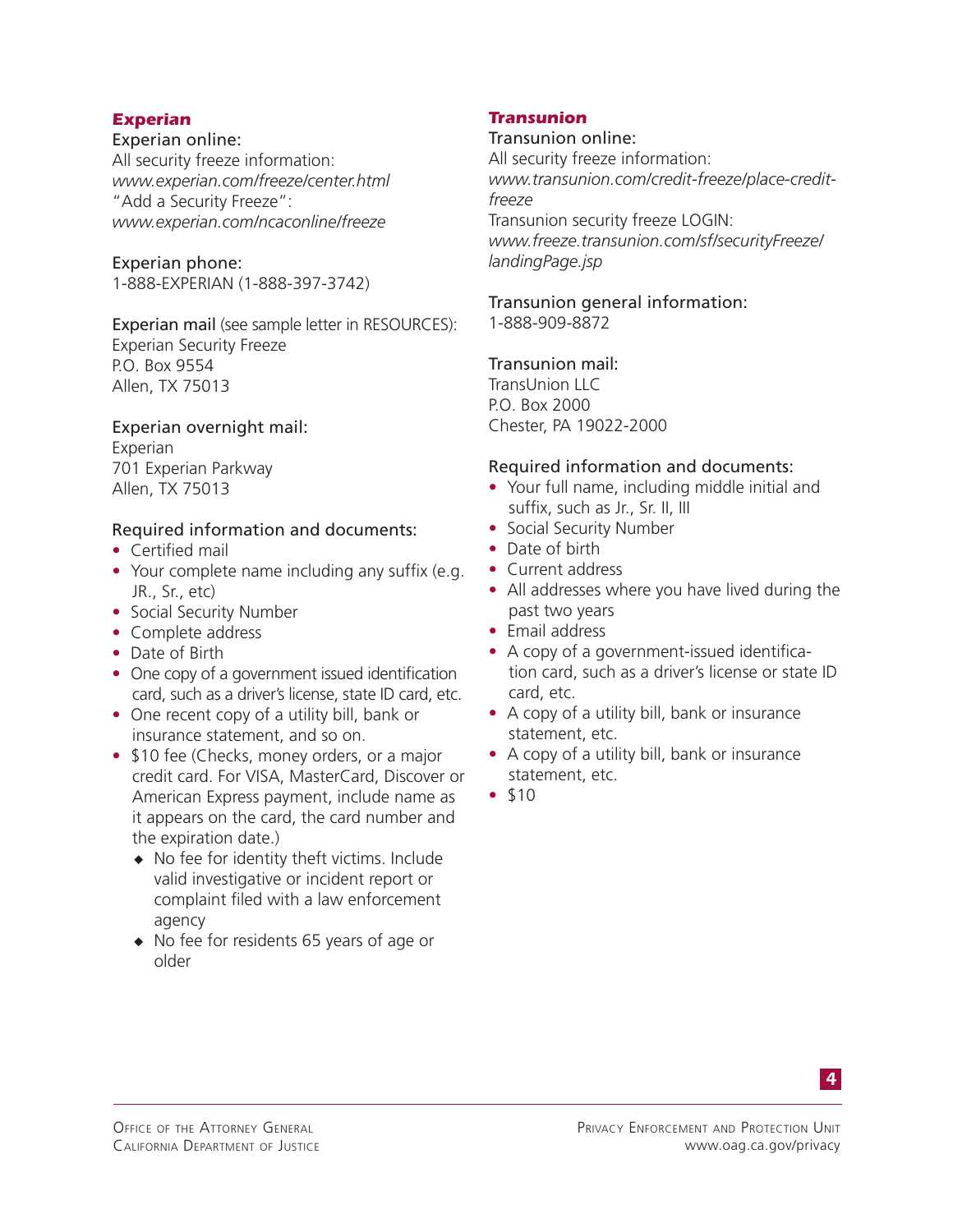# **Sample Freeze Letter to Equifax**

| [Date]                                                                                                                             |
|------------------------------------------------------------------------------------------------------------------------------------|
| <b>Equifax Security Freeze</b><br>P.O. Box 105788<br>Atlanta, GA 30348                                                             |
| Dear Equifax:                                                                                                                      |
| I would like to place a security freeze on my Equifax credit file.                                                                 |
| My full name is:<br>My current home address is:<br>My former address was:<br>My Social Security number is:<br>My date of birth is: |
| Please check one:                                                                                                                  |
| I am under 65 years of age, and I will pay the fee of \$10 for placing the freeze                                                  |
| I am 65 years of age or older and have enclosed a copy of a state issued identification<br>card or driver's license.               |
| I am an identity theft victim and a copy of my policy report or DMV investigative report<br>of identity theft is enclosed.         |
| Yours truly,                                                                                                                       |
| [Your name and address]                                                                                                            |
|                                                                                                                                    |

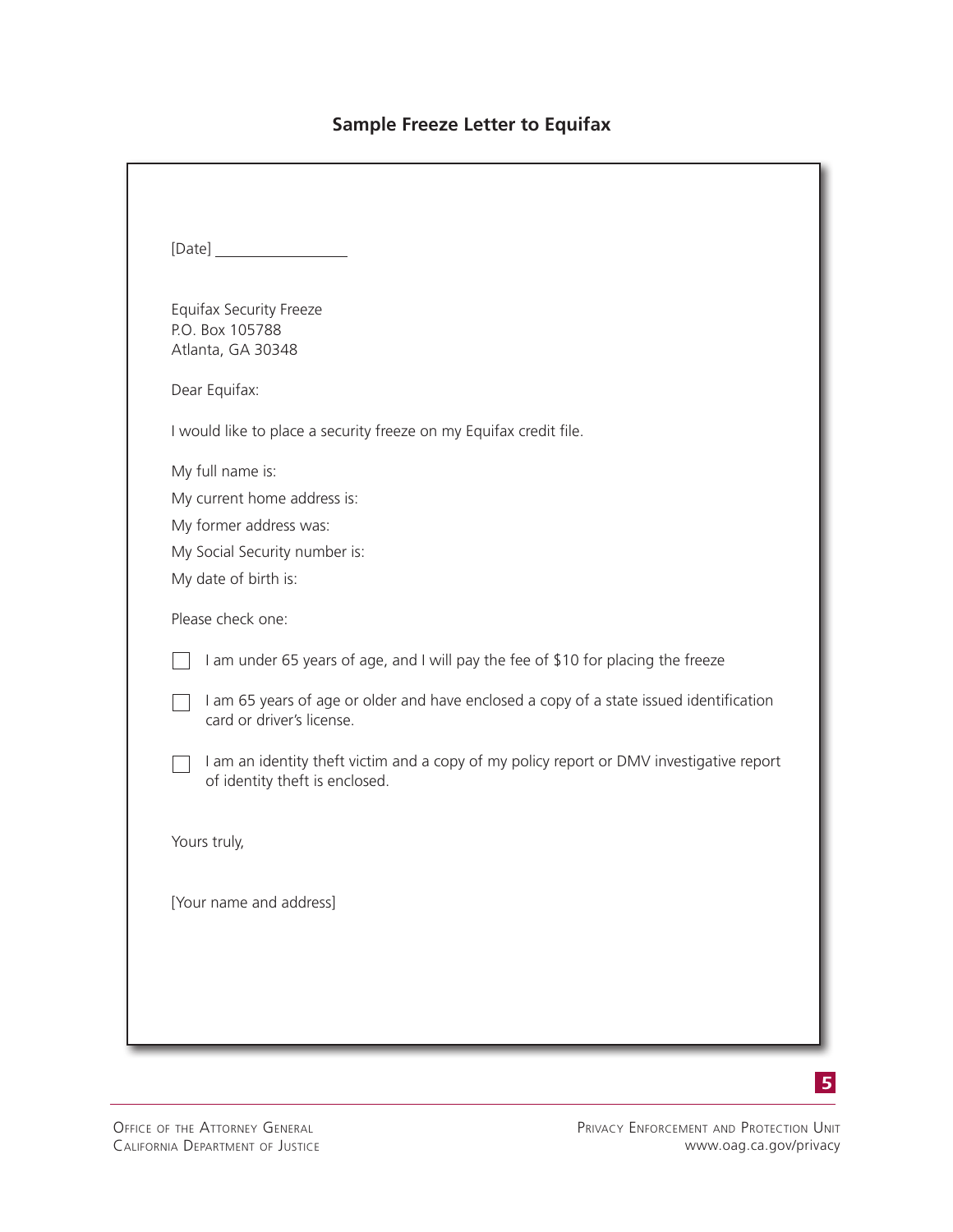# **Sample Freeze Letter to Experian**

|                | [Date]                                                                                                                     |
|----------------|----------------------------------------------------------------------------------------------------------------------------|
| P.O. Box 9554  | <b>Experian Security Freeze</b><br>Allen, TX 75013                                                                         |
| Dear Experian: |                                                                                                                            |
|                | I would like to place a security freeze on my Experian credit file.                                                        |
|                | My full name is:                                                                                                           |
|                | My current home address is:                                                                                                |
|                | Below is a list of my addresses for the past two years:                                                                    |
|                | My Social Security number is:                                                                                              |
|                | My date of birth is:                                                                                                       |
|                | As proof of my residence, I am enclosing the following two items: <sup>1</sup>                                             |
|                | Please check one:                                                                                                          |
|                | I am under 65 years of age, and I will pay the fee of \$10 for placing the freeze                                          |
|                | I am 65 years of age or older and have enclosed a copy of a state issued identification<br>card or driver's license.       |
|                | I am an identity theft victim and a copy of my policy report or DMV investigative report<br>of identity theft is enclosed. |
| Yours truly,   |                                                                                                                            |
|                | [Your name and address]                                                                                                    |
|                |                                                                                                                            |

1 Enclose a copy of a government issued identification card and a copy of a recent utility bill, bank statement, or insurance statement that displays your name, current mailing address, and the date of issue.